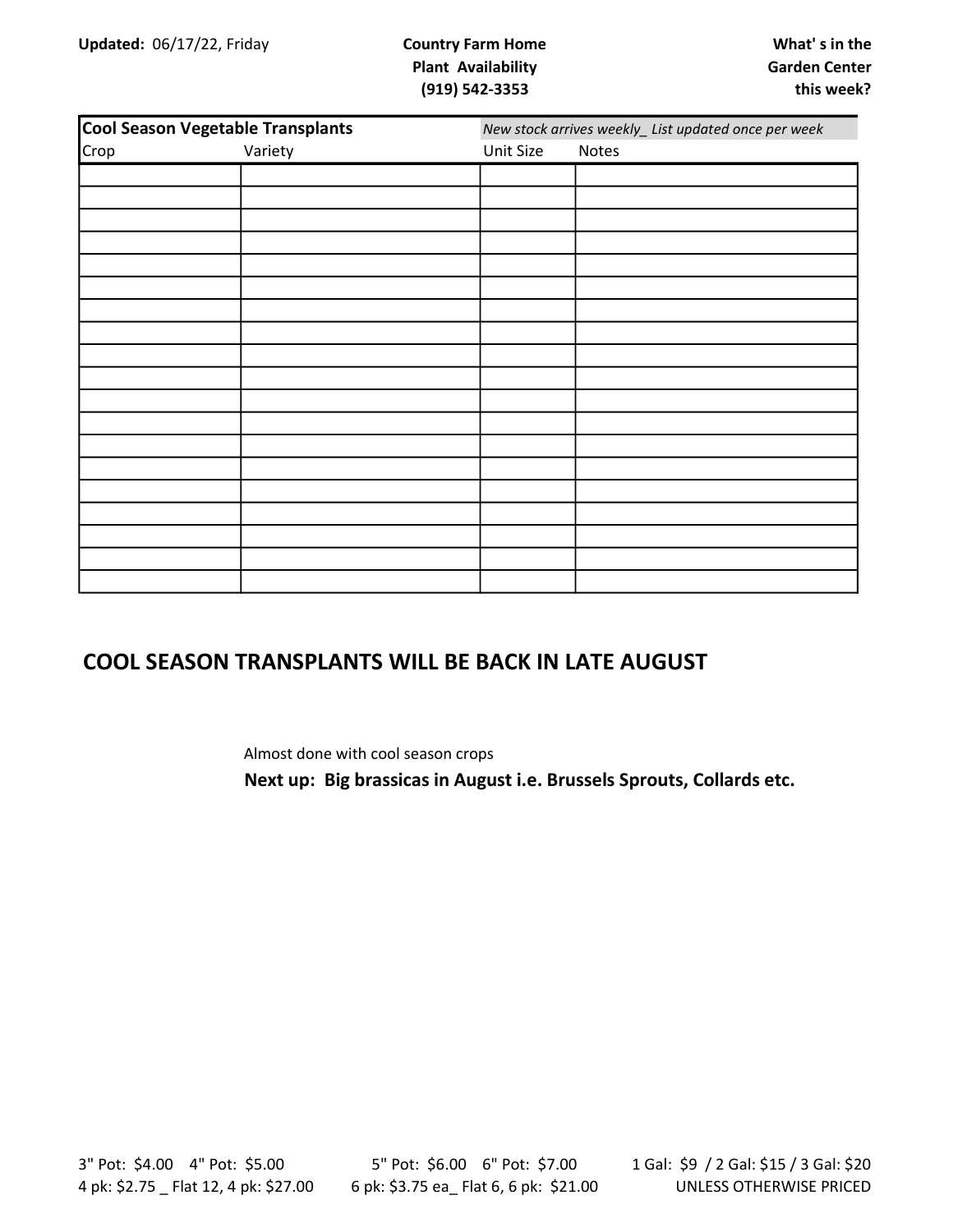| <b>Warm Season Vegetable Transplants</b> |                             | New stock arrives weekly_ List updated once per wee |                              |  |
|------------------------------------------|-----------------------------|-----------------------------------------------------|------------------------------|--|
| Crop                                     | Variety                     | <b>Unit Size</b>                                    | <b>Notes</b>                 |  |
|                                          |                             |                                                     |                              |  |
| Cucumber                                 | Burpless, slicer            | 4 pack                                              |                              |  |
|                                          | Pickler                     | 4 pack                                              |                              |  |
|                                          | Suyo Long, slicer           | 4" po                                               |                              |  |
|                                          |                             |                                                     |                              |  |
| Eggplant, Asian                          | Little Finger, black        | 4 pack                                              | 6" black fruits              |  |
|                                          | Louisianna Long Green       | 4 pack                                              | Lime green fruits            |  |
|                                          | Louisianna Long Green       | 4" pot                                              | Lime green fruits            |  |
|                                          | <b>Ping Tung</b>            | 4 pack                                              | Lavender fruits              |  |
|                                          | <b>Ping Tung</b>            | 4" pot                                              | Lavender fruits              |  |
|                                          |                             |                                                     |                              |  |
| Eggplant, Italian                        | <b>Black Beauty</b>         | 4 pack                                              | Classic black                |  |
|                                          | <b>Fairy Tale</b>           | 4 pack                                              | Mini purple & white fruits   |  |
|                                          | <b>Fairy Tale</b>           | 4" pot                                              | Mini purple & white fruits   |  |
|                                          | Listada di Gandia           | 4 pack                                              | Purple & white streaked      |  |
|                                          | Listada di Gandia           | 4" pot                                              | Purple & white streaked      |  |
|                                          | Melazzene Rossa de Rotonda  | 4 pack                                              | Mini orange fruits           |  |
|                                          | Rosita                      | 4 pack                                              | Lavender & white globes      |  |
|                                          | Rosita                      | 4" pot                                              | Lavender & white globes      |  |
|                                          |                             |                                                     |                              |  |
| Ginger                                   | Zingiber, CULINARY!         | 5" pot                                              | Harvest in Oct/Nov; Front GH |  |
| <b>Ground Cherry</b>                     | Goldie                      | 4 pack                                              |                              |  |
| Hibiscus                                 | Roselle Tea Hibiscus        | 4" pot                                              | Gongura, back garden center  |  |
|                                          | <b>Roselle Tea Hibiscus</b> | 1 gallon                                            | Gongura, front greenhouse    |  |
|                                          |                             |                                                     |                              |  |
| Malibar Spinach                          | <b>Red Malibar</b>          | 5" pot                                              | Front greenhouse             |  |
| Melon                                    | Athena, Canteloupe          | 4 pack                                              |                              |  |
|                                          |                             |                                                     |                              |  |
| Summer Squash                            | Crookneck                   | 4 pack                                              |                              |  |
|                                          | Straightneck                | 4 pack                                              |                              |  |
|                                          | Zucchini                    | 4 pack                                              |                              |  |
| Peppers, Hot                             | Aji Lemon Drop              | 4" pot                                              |                              |  |
|                                          | Ancho Gigantea, Poblano     | 4" pot                                              |                              |  |
|                                          | Ancho San Martin            | 4 pack                                              |                              |  |
|                                          | Carolina Cayenne            | 4 pack                                              |                              |  |
|                                          | Carolina Reaper             | 4" pot                                              |                              |  |
|                                          | Cayenne                     | 4 pack                                              |                              |  |

3" Pot: \$4.00 4" Pot: \$5.00 4 pk: \$2.75 \_ Flat 12, 4 pk: \$27.00

5" Pot: \$6.00 6" Pot: \$7.00 6 pk: \$3.75 ea\_ Flat 6, 6 pk: \$21.00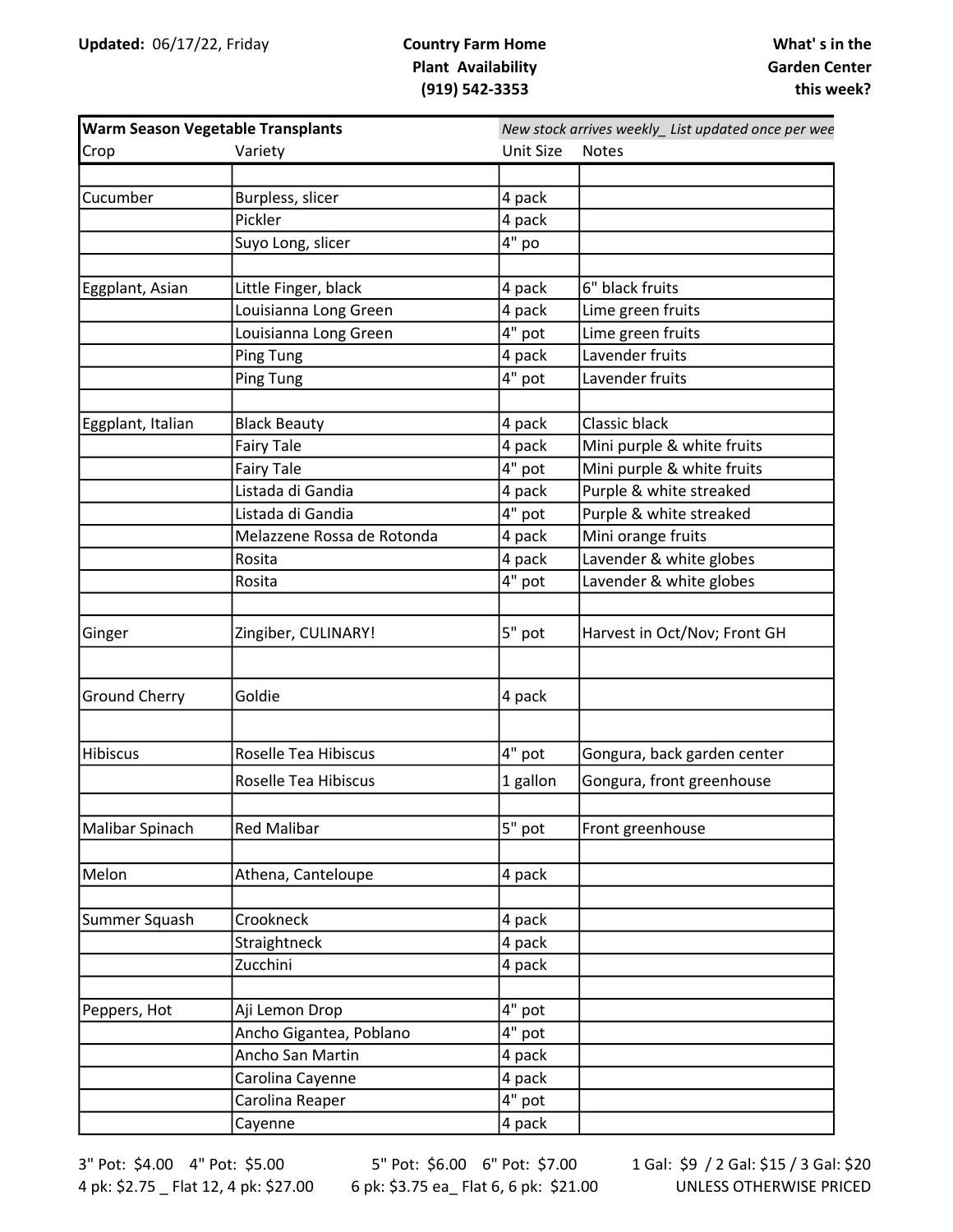|                    | Fish                           | 4" pot   |                                |
|--------------------|--------------------------------|----------|--------------------------------|
|                    | Habanero, Red                  | 4" pot   |                                |
|                    | Hot Banana                     | 4 pack   |                                |
|                    | Hot Banana                     | 4" pot   |                                |
|                    | Jalapeno                       | 4 pack   |                                |
|                    | Jalapeno, Orange Spice         | 4" pot   | <b>Baker's Creek selection</b> |
|                    | Habanero, Orange               | 4 pack   |                                |
|                    | Habanada, Orange               | 4" pot   | Heatless Habenero              |
|                    | Hot Banana                     | 4 pack   |                                |
|                    | <b>Hot Rod</b>                 | 4" pot   | Ristras pepper                 |
|                    | Nadapeno                       | 4" pot   | Heatless Jalapeno              |
|                    | Poblano                        | 4 pack   |                                |
|                    | Serrano                        | 4 pack   |                                |
|                    | Thai Dragon                    | 4 pack   |                                |
|                    | Thai Hot                       | 4" pot   |                                |
|                    | Tobago                         | 4" pot   | Not too hot seasoning pepper   |
|                    |                                |          |                                |
| Peppers, Screamers | Carolina Reaper                | 4" pot   |                                |
|                    | Charrapita                     | 4" pot   |                                |
|                    | Datil                          | 4" pot   |                                |
|                    | Ghost, Bhut Jolokia            | 4" pot   |                                |
|                    | Habanero, Chocolate            | 4" pot   |                                |
|                    | Habenero, Orange               | 4 pack   |                                |
|                    | Habanero, Orange               | 4" pot   |                                |
|                    | Habanero, Red                  | 4" pot   |                                |
|                    | Scorpion                       | 4" pot   |                                |
| Peppers, Sweet     | Aji Dulce                      | $4"$ pot |                                |
|                    | Bangles, mixed mini sweet bell | 4 pack   |                                |
|                    | California Wonder, green bell  | 4 pack   |                                |
|                    | Carmen, red Italian fryer      | 4 pack   |                                |
|                    | Fehrazon, sweet paprika        | 4 pack   |                                |
|                    | Golden California Wonder       | 4 pack   |                                |
|                    | Goddess, Sweet Banana          | 4" pot   |                                |
|                    | Mad Hatter, Bishop's Crown     | 4" pot   | Mild heat, seasoning pepper    |
|                    | Orange Bell                    | 4 pack   |                                |
|                    | Picnic Orange, mini bell       | 4 pack   |                                |
|                    | Pimento, red fruit             | 4 pack   | Fresh eating or canning        |
|                    | Pimento, red fruit             | 4" pot   | Fresh eating or canning        |
|                    | <b>Red Bell</b>                | 4 pack   |                                |
|                    | Red Knight, Red Bell           | 4 pack   |                                |
|                    | Shoshito                       | 4 pack   |                                |
|                    | Shoshito                       | 4" pot   |                                |
|                    |                                |          |                                |

3" Pot: \$4.00 4" Pot: \$5.00 4 pk: \$2.75 \_ Flat 12, 4 pk: \$27.00

5" Pot: \$6.00 6" Pot: \$7.00 6 pk: \$3.75 ea\_ Flat 6, 6 pk: \$21.00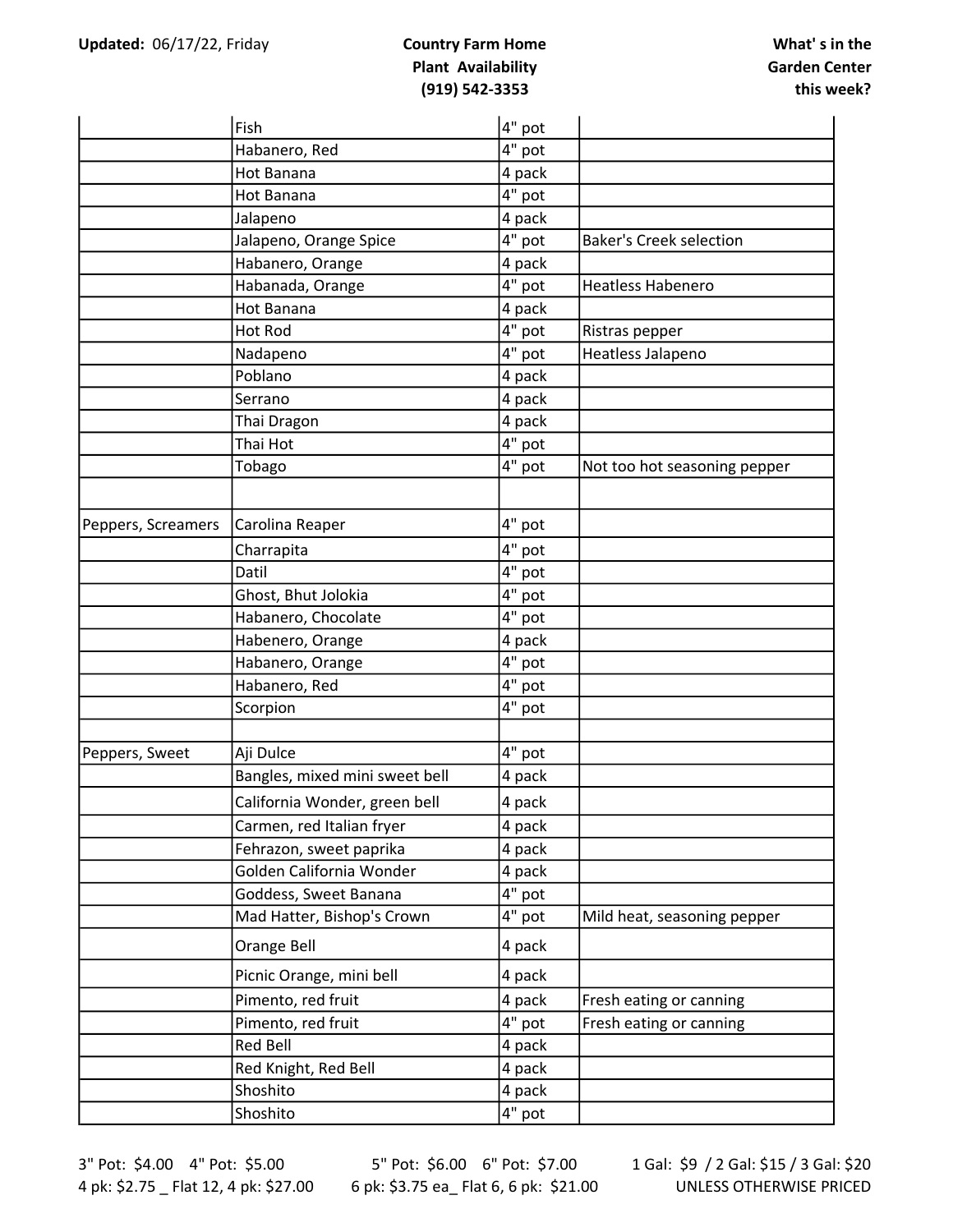| Peppers, Sweet     | Sweet Banana                    | 4" pot |                                  |
|--------------------|---------------------------------|--------|----------------------------------|
|                    | Sweet Sunrise, yellow bell      | 4" pot | Organic, Johnny's Seed Selection |
|                    |                                 |        |                                  |
| Tomato, Cherry     | <b>Black Cherry</b>             | 4 pack |                                  |
|                    | Juliet, mini roma               | 4 pack |                                  |
|                    | Matt's Wild Cherry              | 4" pot |                                  |
|                    | Peacevine, red cherry           | 4 pack |                                  |
|                    | Sungold                         | 4 pack |                                  |
|                    | Sungold                         | 4 pack |                                  |
|                    | Sungold                         | 4" pot |                                  |
|                    | Sunsugar, gold cherry           | 4 pack |                                  |
|                    | Sweet 100, red cherry           | 4 pack |                                  |
|                    | <b>Yellow Pear</b>              | 4 pack |                                  |
|                    |                                 |        |                                  |
| Tomato, Processing | Heinz                           | 4 pack |                                  |
|                    | La Roma 2                       | 4 pack |                                  |
| Tomato, slicer     | <b>Beefsteak</b>                | 4 pack |                                  |
|                    | <b>Better Boy</b>               | 4 pack |                                  |
|                    | <b>Black Krim</b>               | 4 pack | Purple, amazing flavor, large    |
|                    | <b>Black Prince</b>             | 4" pot | Purple, amazing flavor, smaller  |
|                    | Celebrity                       | 4 pack | Determinate; dual purpose        |
|                    | Celebrity                       | 4" pot |                                  |
|                    | Champion                        | 4 pack |                                  |
|                    | Cherokee Purple                 | 4 pack |                                  |
|                    | Cherokee Purple                 | 4" pot |                                  |
|                    | German Johnson                  | 4 pack |                                  |
|                    | Golden Sunray                   | 4" pot |                                  |
|                    | Marglobe                        | 4 pack |                                  |
|                    | Mr Stripey                      | 4 pack | Large slicer, yellow, pink & red |
|                    | Moonglow                        | 4" pot |                                  |
|                    | Pineapple Hawaiian              | 4" pot | Large slicer, orange w/ red      |
|                    | Rutgers                         | 4 pack |                                  |
|                    | Sunny Goliath                   | 4 pack | Orange slicer                    |
|                    | Tropic, heat & disease tolerant | 4 pack | Sets fruit in high temperatures  |
| Tomatillo          | Toma Verde                      | 4 pack |                                  |
| Watermelon         | Crimson Sweet                   | 4 pack |                                  |
|                    |                                 |        |                                  |
|                    | Sugar Baby                      | 4 pack |                                  |

#### WARM SEASON CROPS OUT BACK

All veggies are in the back garden center behind the ramp

3" Pot: \$4.00 4" Pot: \$5.00 4 pk: \$2.75 \_ Flat 12, 4 pk: \$27.00

5" Pot: \$6.00 6" Pot: \$7.00 6 pk: \$3.75 ea\_ Flat 6, 6 pk: \$21.00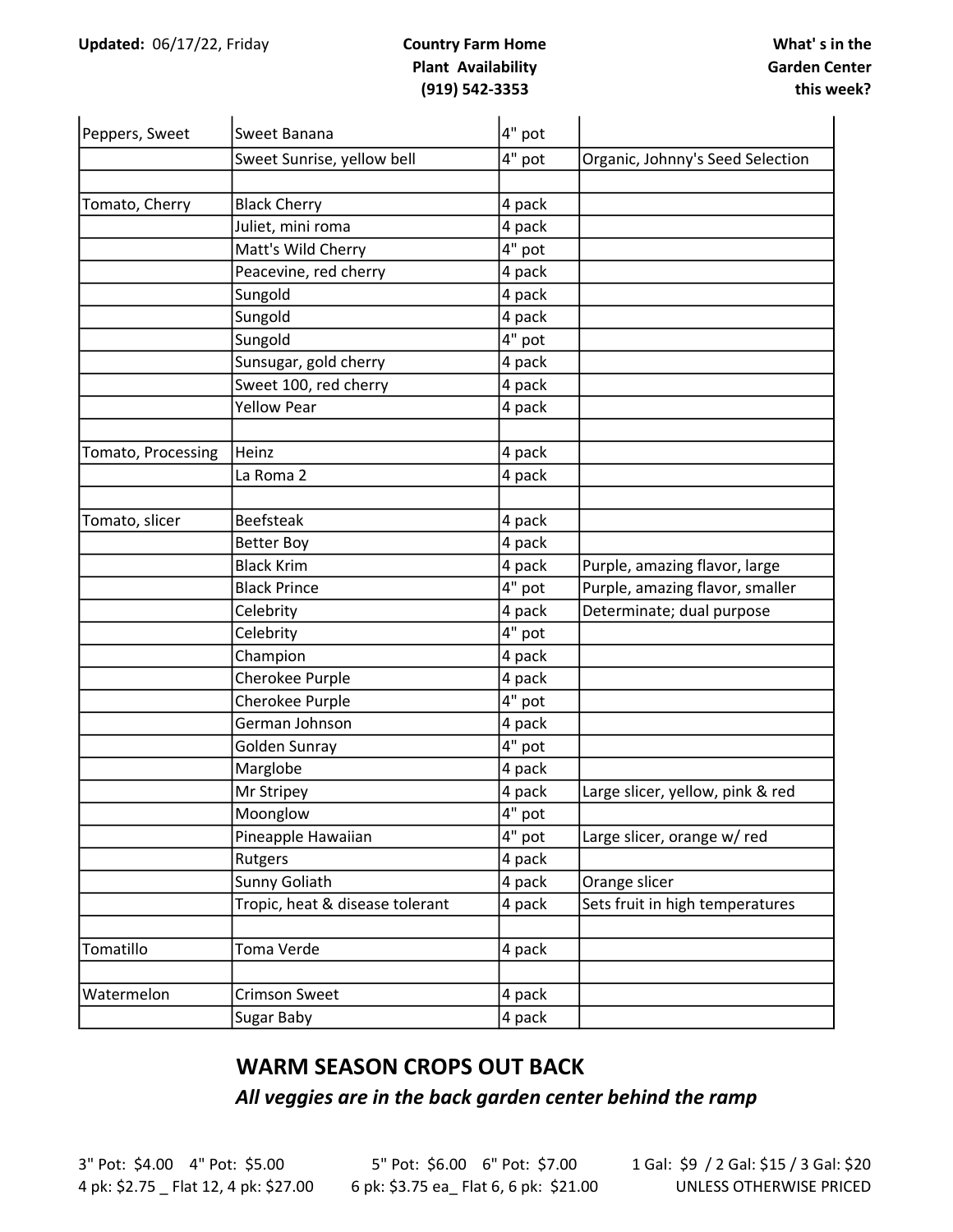| <b>Herbs</b>  |                      |                      | New stock arrives weekly_ List updated once per wee |  |  |  |
|---------------|----------------------|----------------------|-----------------------------------------------------|--|--|--|
| Crop          | Variety              | <b>Unit Size</b>     | <b>Notes</b>                                        |  |  |  |
| Aloe          | Aloe Vera            | 5" pot               |                                                     |  |  |  |
| <b>Basil</b>  | African Blue         | 4" pot               |                                                     |  |  |  |
|               | Greek Columnar       | 4" pot               |                                                     |  |  |  |
|               | Holy, Sacred         | 4 pack               |                                                     |  |  |  |
|               | Lemon                | 4 pack               |                                                     |  |  |  |
|               | Red Ruben, Purple    | 4 pack               |                                                     |  |  |  |
|               | Rutgers DMR, sweet   | 4 pack               |                                                     |  |  |  |
|               | Sweet, genovese type | 4 pack               |                                                     |  |  |  |
|               | Thai                 | 4 pack               |                                                     |  |  |  |
| Bay           | <b>Bay Laurel</b>    | 1 gallon             |                                                     |  |  |  |
| Catnip        | Common               | 4 pack               |                                                     |  |  |  |
|               | Common               | $4"$ pot             |                                                     |  |  |  |
| Chamomile     | German               | 4" pot               |                                                     |  |  |  |
|               | Roman                | 4" pot               |                                                     |  |  |  |
| Chives        | Common               | 4" pot               |                                                     |  |  |  |
|               | Garlic               | 4" pot               |                                                     |  |  |  |
| Coriander     | Vietnamese           | 4" pot               |                                                     |  |  |  |
| Curry         | Ornamental           | 4" pot               |                                                     |  |  |  |
| Eucalyptus    | Polyanthemus         | 1 gallon             |                                                     |  |  |  |
| Fennel        | <b>Bronze</b>        | 4" pot               |                                                     |  |  |  |
| Feverfew      | Common               | 4" pot               |                                                     |  |  |  |
|               |                      |                      |                                                     |  |  |  |
| Germander     | Common               | 4" pot               |                                                     |  |  |  |
| Ginger        | Zingiber, CULINARY!  | 5" pot               | Harvest in October/November                         |  |  |  |
| Hibiscus      | Roselle Tea Hibiscus | 1 gallon             | Gongura, front greenhouse                           |  |  |  |
| Lavender      | <b>Big Time Blue</b> | 1 gallon             |                                                     |  |  |  |
|               | <b>Bridget Chloe</b> | 4" pot               |                                                     |  |  |  |
|               | Dutch                | 4" pot               |                                                     |  |  |  |
|               | English              | 4" pot               | out back with veggies                               |  |  |  |
|               | Provence             | 1 gallon             |                                                     |  |  |  |
|               | Sensational          | 4" pot               |                                                     |  |  |  |
|               | Sensational          | 1 gallon             |                                                     |  |  |  |
| Lemon Balm    | Common               | 4" pot               |                                                     |  |  |  |
| Lemongrass    | East Indian          | $5"$ pot             |                                                     |  |  |  |
| Lemon Verbena | Common               | 4" pot               |                                                     |  |  |  |
| Lovage        | Common               | 4" pot               |                                                     |  |  |  |
| Marjoram      | Golden Verigated     | 4" pot               |                                                     |  |  |  |
|               | Wild                 | 4" pot               |                                                     |  |  |  |
| Mint          | Mojito               | 4" pot               |                                                     |  |  |  |
|               | Peppermint           | 4" pot               |                                                     |  |  |  |
| Moringa       | Common               | $\overline{4}$ " pot | out back with veggies                               |  |  |  |
|               |                      |                      |                                                     |  |  |  |

3" Pot: \$4.00 4" Pot: \$5.00 4 pk: \$2.75 \_ Flat 12, 4 pk: \$27.00

5" Pot: \$6.00 6" Pot: \$7.00 6 pk: \$3.75 ea\_ Flat 6, 6 pk: \$21.00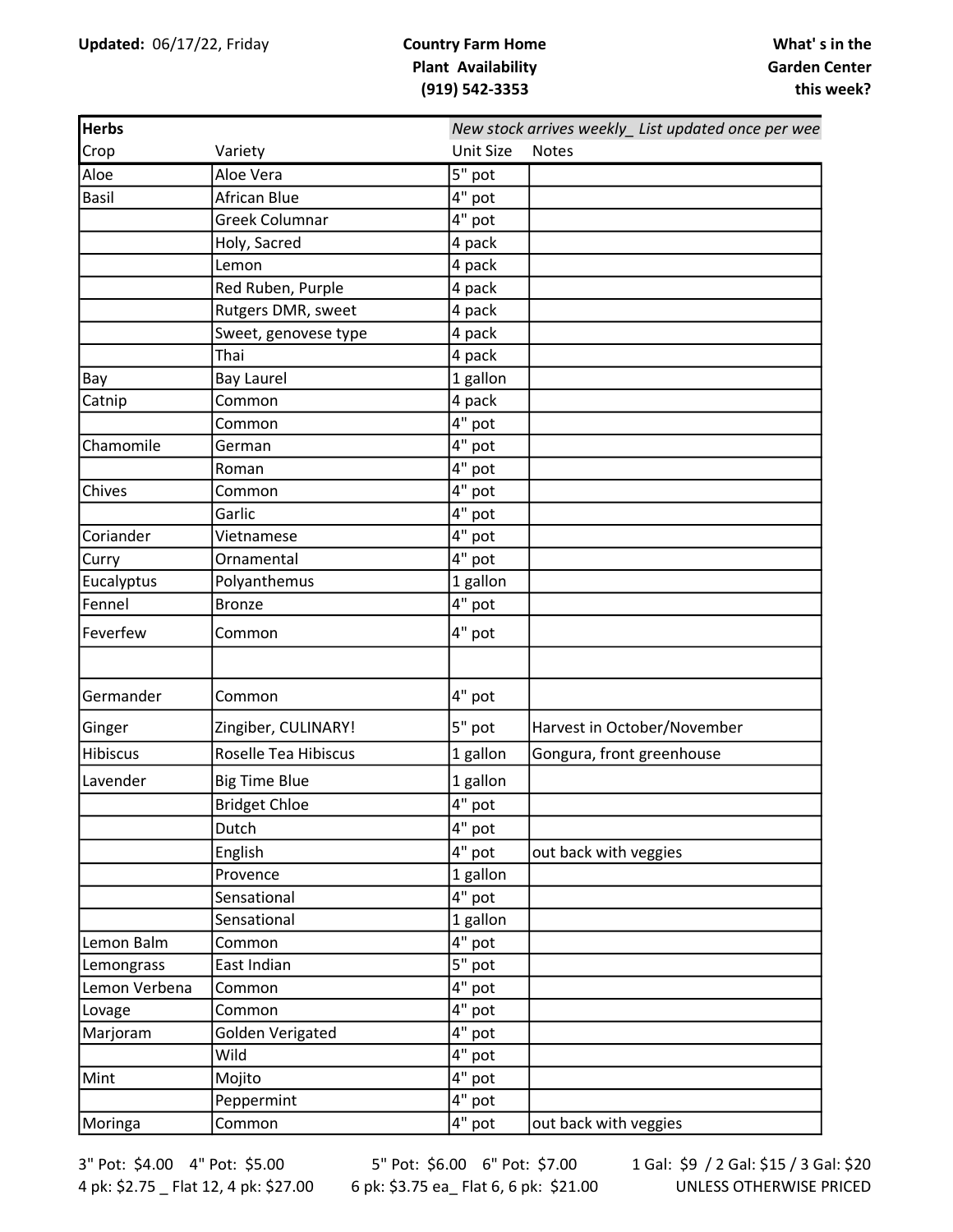| Oregano    | Cuban             | 5" pot   |                                  |
|------------|-------------------|----------|----------------------------------|
|            | Golden            | 4" pot   |                                  |
|            | Italian           | 4" pot   |                                  |
|            | Santa Cruz        | 4" pot   |                                  |
| Parsley    | Curly             | 4 pack   | out back with veggies            |
|            | Curly             | 4" pot   |                                  |
|            | Flat Italian      | 4 pack   | out back with veggies            |
|            | Flat Italian      | 4" pot   |                                  |
| Pennyroyal | Common            | 4" pot   |                                  |
| Rosemary   | Gorizia           | 4" pot   |                                  |
|            | Irene             | 1 gallon |                                  |
|            | Tuscan Blue       | $4"$ pot |                                  |
| Sage       | Bergarten         | 4" pot   |                                  |
|            | Common            | 4" pot   | Front Greenhouse & some out back |
|            | Golden            | 4" pot   |                                  |
|            | Purple            | 4" pot   |                                  |
|            | White             | 4" pot   |                                  |
| Stevia     | Common            | 5" pot   |                                  |
| Tarragon   | French            | 4" pot   |                                  |
|            | Texas             | 4" pot   |                                  |
| Thyme      | Common            | 4 pack   |                                  |
|            | Elfin             | 4" pot   |                                  |
|            | English           | 4" pot   |                                  |
|            | English Wedgewood | 4" pot   |                                  |
|            | French            | 4" pot   |                                  |
|            | Lemon             | 4" pot   |                                  |
|            | Lime Green        | 4" pot   |                                  |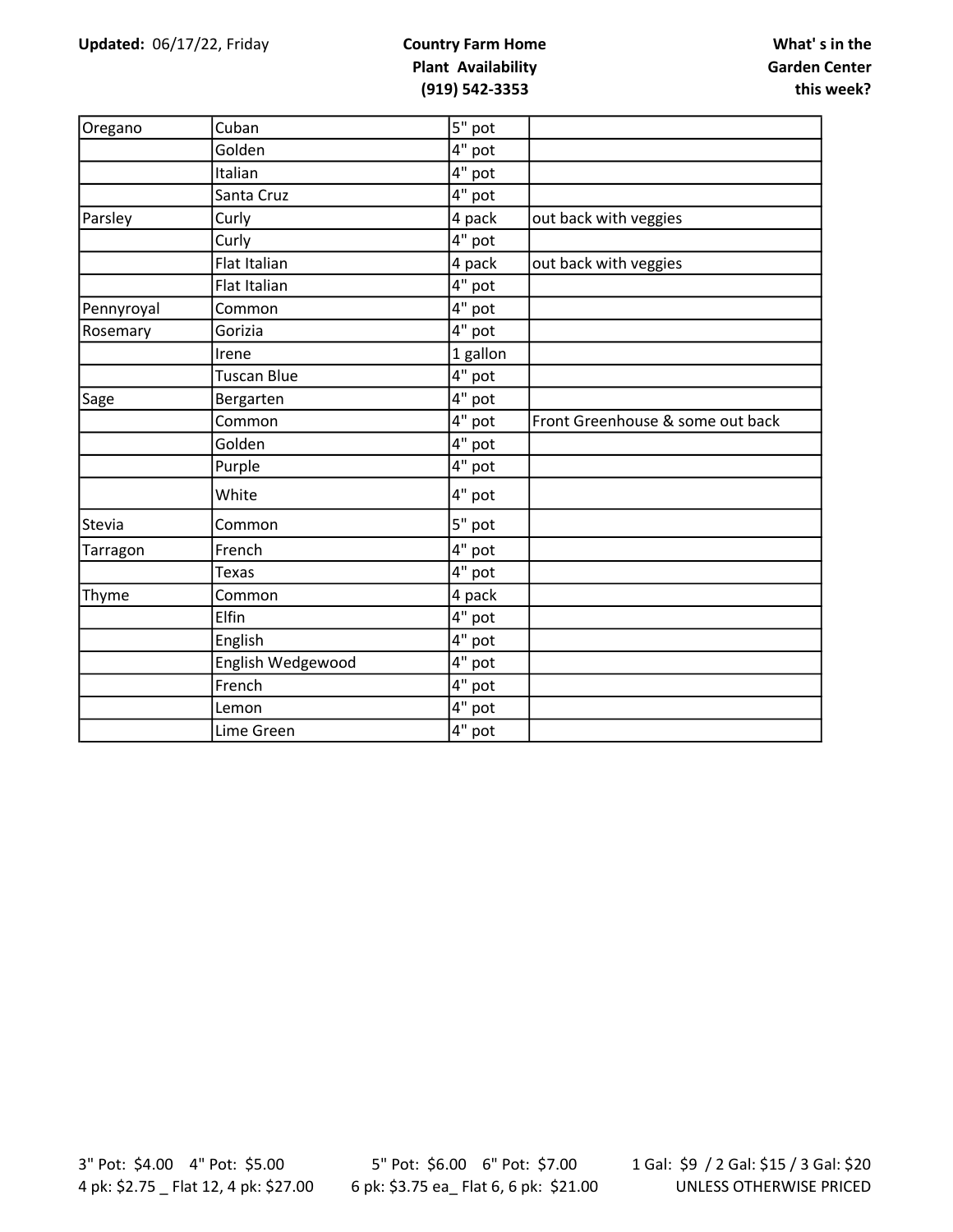| <b>Annual Flowers &amp; Bedding Plants</b> |                                  |                  | New stock arrives weekly_List updated once per week |  |  |
|--------------------------------------------|----------------------------------|------------------|-----------------------------------------------------|--|--|
| Crop                                       | Variety                          | <b>Unit Size</b> | <b>Notes</b>                                        |  |  |
| Angelonia                                  | Serena Mix                       | 4" pot           |                                                     |  |  |
| Begonia                                    | Gryphon                          | 4" pot           |                                                     |  |  |
| Calibrachoa                                | Superbells Grape Punch           | 5" pot           |                                                     |  |  |
|                                            | Superbells Pink                  | 5" pot           |                                                     |  |  |
| Cardoon                                    | Common                           | 4" pot           |                                                     |  |  |
| Celosia                                    | Dracula                          | 4" pot           |                                                     |  |  |
|                                            | <b>Twisted Dark Orange</b>       | 4" pot           |                                                     |  |  |
|                                            | <b>Twisted Red Currant</b>       | 4" pot           |                                                     |  |  |
| Coleus                                     | Dipt in Wine                     | 4" pot           |                                                     |  |  |
|                                            | <b>Spiced Curry</b>              | 4" pot           |                                                     |  |  |
|                                            | Under the Sea Bone Fish          | 4" pot           |                                                     |  |  |
|                                            | <b>Wizard Mix</b>                | 6 pack           |                                                     |  |  |
| Cyperus                                    | Baby Tut, Papyrus                | 1 gallon         |                                                     |  |  |
| Cuphea                                     | Allison, Mexican Heather         | 4" pot           |                                                     |  |  |
|                                            | Batface (labeled as Firecracker) | 4" pot           | (but it's Bat Face)                                 |  |  |
| Dahlia                                     | <b>Figaro Mix</b>                | 6 pack           | Out back w/ veggies                                 |  |  |
| <b>Dianthus</b>                            | <b>Coronet Cherry Rose</b>       | 4" pot           |                                                     |  |  |
|                                            | <b>Coronet Rose</b>              | 4" pot           |                                                     |  |  |
|                                            | Cononet White                    | $4"$ pot         |                                                     |  |  |
|                                            | Magic Charm                      | 6 pack           | Out back w/ veggies                                 |  |  |
| Dracena                                    | Magenta                          | 4" pot           |                                                     |  |  |
| <b>Dusty Miller</b>                        | Silverdust                       | 4" pot           |                                                     |  |  |
| Euphorbia                                  | <b>Breathless Blush</b>          | 4" pot           |                                                     |  |  |
| Gomphrena                                  | Carmine                          | 4 pack           | Out back w/ veggies                                 |  |  |
|                                            | Fireworks                        | 4" pot           |                                                     |  |  |
| Hibiscus                                   | <b>Roselle Tea Hibiscus</b>      | 1 gallon         | Front GH                                            |  |  |
| Impatiens                                  | <b>Bounce Cherry</b>             | $4"$ pot         |                                                     |  |  |
|                                            | <b>Bounce Pink Flame</b>         | 4" pot           |                                                     |  |  |
|                                            | <b>Bounce Violet</b>             | 4" pot           |                                                     |  |  |
| Lantana                                    | <b>Bloomify Mango</b>            | 4" pot           |                                                     |  |  |
|                                            | Chapel Hill Yellow               | 4" pot           |                                                     |  |  |
| Marigold                                   | Inca Orange                      | 6 pack           | Out back w/ veggies                                 |  |  |
|                                            | Inca Yellow                      | 6 pack           | Out back w/ veggies                                 |  |  |
| Moonvine                                   | White                            | 5" pot           |                                                     |  |  |
| Nasturtium                                 | Alaska Mix                       | 6 pack           |                                                     |  |  |
| Pepper, Ornamental                         | Chilly Chili                     | 4" pot           |                                                     |  |  |
|                                            | Onyx Red                         | 4" pot           |                                                     |  |  |
| Petunia                                    | Crazytunia Sunflower Ray         | 5" pot           |                                                     |  |  |
|                                            | Purple, Blue and White Mix       | 6 pack           | Out back w/ veggies                                 |  |  |
| Salvia                                     | Coral Nymph                      | 6 pack           | Out back w/ veggies                                 |  |  |
|                                            | Light House Red                  | 6 pack           | Out back w/ veggies                                 |  |  |

3" Pot: \$4.00 4" Pot: \$5.00 4 pk: \$2.75 \_ Flat 12, 4 pk: \$27.00

5" Pot: \$6.00 6" Pot: \$7.00 6 pk: \$3.75 ea\_ Flat 6, 6 pk: \$21.00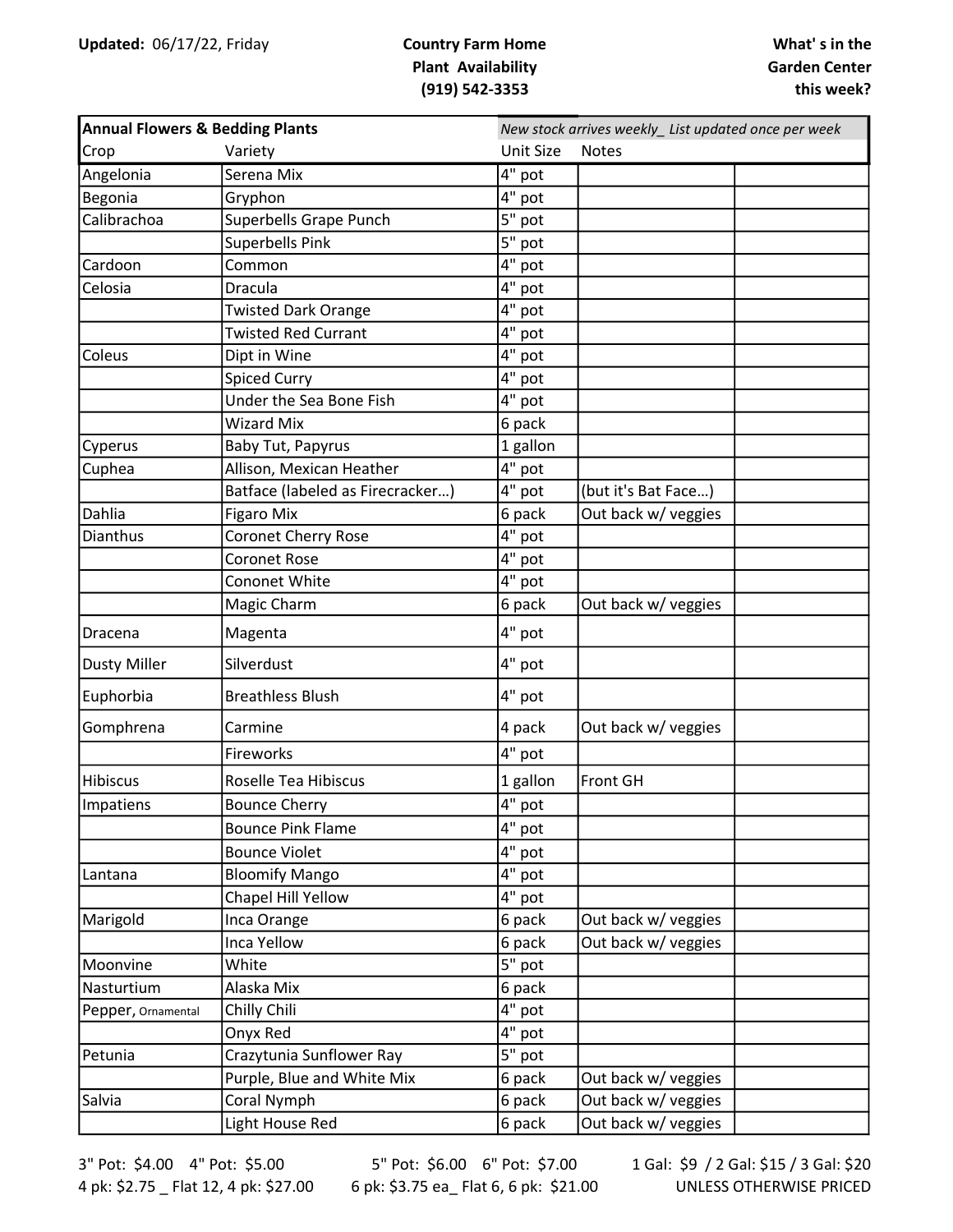|                          | Purple                       | 6 pack |                     |
|--------------------------|------------------------------|--------|---------------------|
|                          | Snow Nymph                   | 6 pack | Out back w/ veggies |
|                          | St. John's Fire              | 6 pack | Out back w/ veggies |
|                          | Wendy's Wish                 | 4" pot |                     |
| <b>Sweet Potato Vine</b> | Spotlight Black Heart        | 4" pot |                     |
| Torenia                  | Catalina Guilded Grape       | 5" pot |                     |
|                          | Catalina Midnight Blue       | 5" pot |                     |
| Vinca                    | Cranberry                    | 6 pack |                     |
|                          | <b>Tattoo Blueberry</b>      | 4" pot |                     |
|                          | <b>Tattoo Raspberry</b>      | 4" pot |                     |
|                          | <b>Titan Burgundy</b>        | 4" pot |                     |
|                          | White                        | 6 pack |                     |
| Zinnia                   | Cut and Come Again           | 6 pack | Out back w/ veggies |
|                          | <b>Profusion 5 Color Mix</b> | 6 pack | Out back w/ veggies |
|                          |                              |        |                     |

#### More to come…

New plants arrive weekly Stay tuned to this availablity list to see what's new!

3" Pot: \$4.00 4" Pot: \$5.00 4 pk: \$2.75 \_ Flat 12, 4 pk: \$27.00

5" Pot: \$6.00 6" Pot: \$7.00 6 pk: \$3.75 ea\_ Flat 6, 6 pk: \$21.00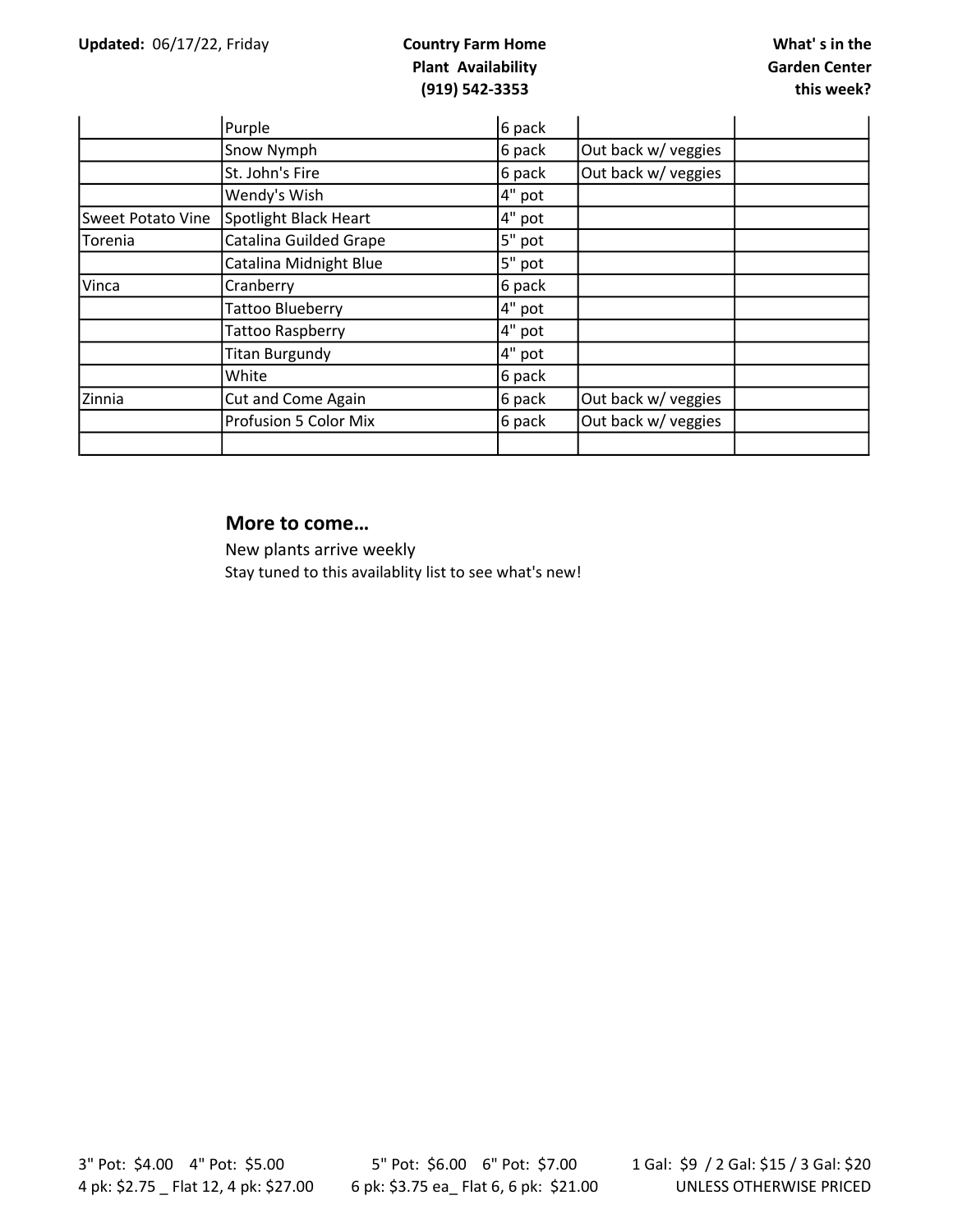| Perennial Flowers & Bedding Plants |                              | New stock arrives weekly_ List updated once per week |                     |  |
|------------------------------------|------------------------------|------------------------------------------------------|---------------------|--|
| Crop                               | Variety                      | <b>Unit Size</b>                                     | <b>Notes</b>        |  |
| Achillea                           | New Vintage Red, Yarrow      | 5" pot                                               |                     |  |
| Agastache                          | Little Adder                 | 5" pot                                               |                     |  |
|                                    | Rosie Posie                  | 5" pot                                               |                     |  |
| Ajuga                              | <b>Black Scallop</b>         | 4" pot                                               |                     |  |
| Ampelaster                         | <b>Climbing Aster</b>        | 1 gallon                                             |                     |  |
| Artemisia                          | <b>Silver Brocade</b>        | 5" pot                                               |                     |  |
| Asclepias                          | <b>Hellow Yellow</b>         | 5" pot                                               |                     |  |
|                                    | Milkmaid, A. incarnata       | 1 gallon                                             |                     |  |
|                                    | A. tuberosa, Butterfly Weed  | $5"$ pot                                             | Orange              |  |
| <b>Baptisia</b>                    | B. australis, Blue flowering | 5" pot                                               |                     |  |
|                                    | Purple Smoke                 | 1 gallon                                             |                     |  |
| Calamintha                         | Nepeta, Catmint              | 5" pot                                               |                     |  |
| Ceratostigma                       | Plumbago                     | 1 gallon                                             |                     |  |
| Chelone                            | <b>Tiny Tortuga</b>          | 1 gallon                                             |                     |  |
| Colocasia                          | Coal Miner                   | 2 gallon                                             | <b>Elephant Ear</b> |  |
|                                    | Jacks Giant                  | 2 gallon                                             | <b>Elephant Ear</b> |  |
|                                    | Hawaiian Gold                | 2 gallon                                             | <b>Elephant Ear</b> |  |
|                                    | Maui Gold                    | 2 gallon                                             | <b>Elephant Ear</b> |  |
| Daisy                              | Shasta                       | $4"$ pot                                             |                     |  |
| Dianthus                           | Mountain Frost White Twinkle | 5" pot                                               |                     |  |
| <b>Digitalis</b>                   | <b>Arctic Fox</b>            | 5" pot                                               |                     |  |
|                                    | Common Foxgolve              | 4" pot                                               |                     |  |
|                                    | <b>Dalmation Purple</b>      | 5" pot                                               |                     |  |
| Echinacea                          | Cheyenne Spirit              | 5" pot                                               |                     |  |
|                                    | <b>Green Twister</b>         | 5" pot                                               |                     |  |
|                                    | Magnus                       | 5" pot                                               |                     |  |
|                                    | Powwow Wild Berry            | 5" pot                                               |                     |  |
|                                    | Purpurea                     | 5" pot                                               |                     |  |
|                                    | Purpurea                     | 1 gallon                                             |                     |  |
|                                    | Sombrero Lemon Yellow        | 5" pot                                               |                     |  |
|                                    | Sombrero Tres Amigos         | 5" pot                                               |                     |  |
| Eupatorium                         | Baby Joe, Joe Pye Weed       | 1 gallon                                             |                     |  |
| Ferns                              | Hart's Tounge                | 5" pot                                               |                     |  |
|                                    | Japanese Holly               | 5" pot                                               |                     |  |
|                                    | Japanese Painted             | 5" pot                                               |                     |  |
|                                    | Korean Rock Fern             | $\overline{5}$ " pot                                 |                     |  |
|                                    | Lady in Red                  | 5" pot                                               |                     |  |
|                                    | Northern Maidenhair          | 5" pot                                               |                     |  |
|                                    | <b>Shaggy Shield</b>         | 5" pot                                               |                     |  |
| Gaura                              | <b>Belleza Dark Pink</b>     | 5" pot                                               |                     |  |
| Geranium                           | Citronella                   | $6"$ pot                                             | Tender perennial    |  |

3" Pot: \$4.00 4" Pot: \$5.00 4 pk: \$2.75 \_ Flat 12, 4 pk: \$27.00

5" Pot: \$6.00 6" Pot: \$7.00 6 pk: \$3.75 ea\_ Flat 6, 6 pk: \$21.00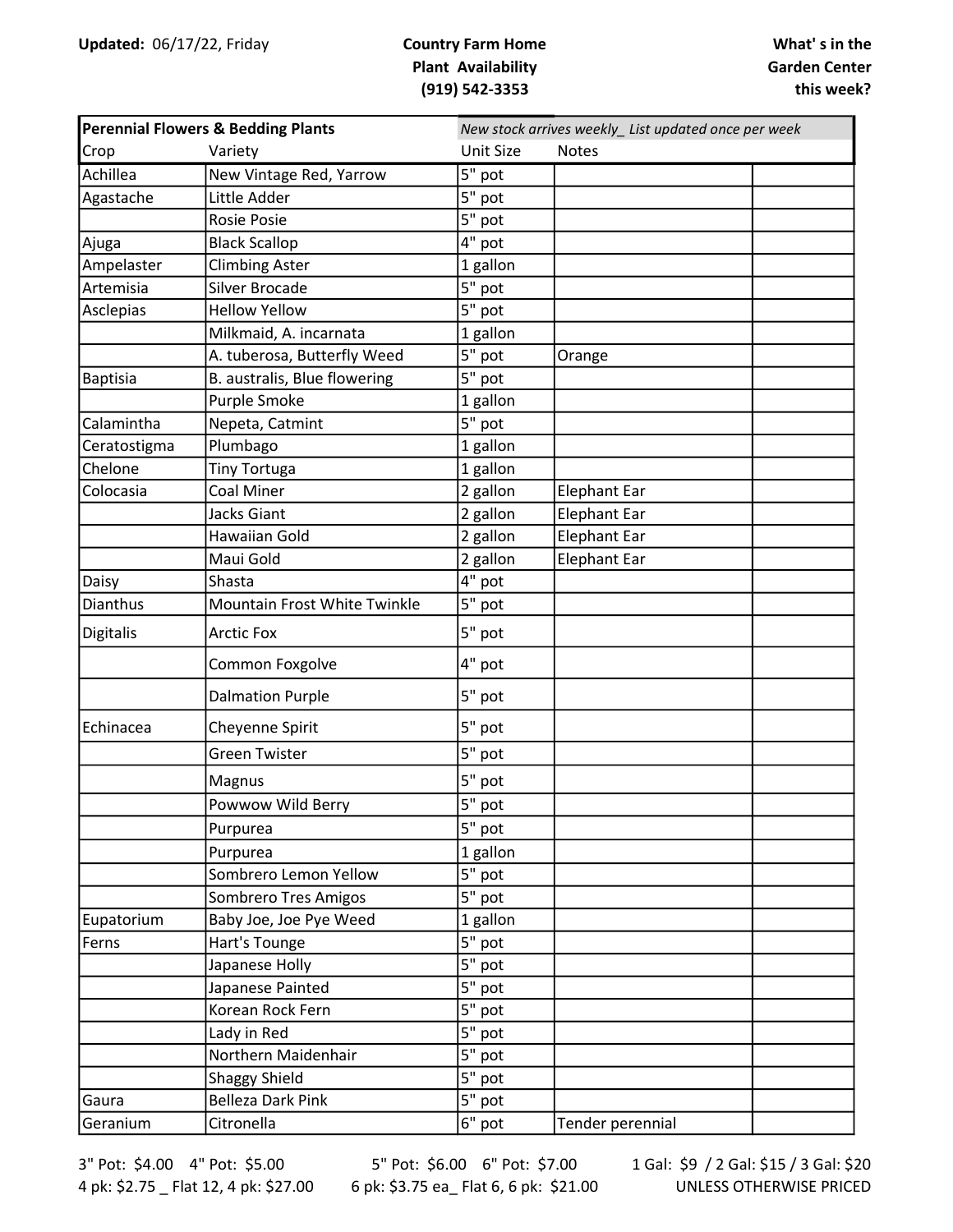|           | Mosquito Shocker              | 6" pot               |                             |  |
|-----------|-------------------------------|----------------------|-----------------------------|--|
| Germander | Common                        | 4" pot               |                             |  |
| Grasses   | Andropogon, Red October       | 2 gallon             | <b>Big Bluestem</b>         |  |
|           | Eragrostis, Wind Dancer       | 1 gallon             |                             |  |
|           | Fescue, Beyond Blue           | 5" pot               |                             |  |
|           | Nassella tenuissima           | 1 gallon             | <b>Mexican Feathergrass</b> |  |
|           | Panicum Northwind             | 2 gallon             |                             |  |
|           | Pennisetum Cassian            | 1 gallon             |                             |  |
|           | Pennisetum Praline            | 2 gallon             |                             |  |
|           | Pennisetum, Regal Princess    | 1 gallon             |                             |  |
|           | Pennisetum Rubrum             | 1 gallon             |                             |  |
| Hypericum | Brigadoon, St. John's Wort    | $4"$ pot             |                             |  |
|           | St. John's Wort, H. calycinum | 3" pot               |                             |  |
| Juncus    | <b>Big Twister</b>            | 1 gallon             |                             |  |
| Lobelia   | <b>Red Cardinal Flower</b>    | 5" pot               |                             |  |
|           | <b>Starship Blue</b>          | 5" pot               |                             |  |
| Lonicera  | Honeysuckle, L. sempervirens  | 1 gallon             |                             |  |
| Monarda   | <b>Balmy Purple</b>           | 5" pot               |                             |  |
|           | <b>Blue Stocking</b>          | 5" pot               |                             |  |
| Penstemon | Husker's Red                  | 5" pot               |                             |  |
| Phlox     | Flame Blue                    | 5" pot               |                             |  |
|           | Fort Hill                     | 1 gallon             |                             |  |
|           | Flame Pro White               | 5" pot               |                             |  |
| Rudbeckia | American Gold Rush            | 1 galo               |                             |  |
|           | <b>Blackeyed Susan</b>        | $5"$ pot             |                             |  |
|           | Cherry Brandy                 | $4"$ pot             |                             |  |
|           | <b>Cherokee Sunset</b>        | 5" pot               |                             |  |
|           | <b>Denver Daisy</b>           | 5" pot               |                             |  |
| Salvia    | Black & Bloom                 | $5"$ pot             |                             |  |
|           | <b>Hot Lips</b>               | 5" pot               |                             |  |
|           | <b>Rose Marvel</b>            | $\overline{5}$ " pot |                             |  |
| Solidago  | Fireworks, Golden Rod         | 5" pot               |                             |  |
| Verbena   | <b>Homestead Purple</b>       | 5" pot               |                             |  |
| Vinca     | <b>Ralph Shugert</b>          | $4"$ pot             |                             |  |

#### More to come…

New plants arrive weekly Stay tuned to this availablity list to see what's new!

3" Pot: \$4.00 4" Pot: \$5.00 4 pk: \$2.75 \_ Flat 12, 4 pk: \$27.00

5" Pot: \$6.00 6" Pot: \$7.00 6 pk: \$3.75 ea\_ Flat 6, 6 pk: \$21.00